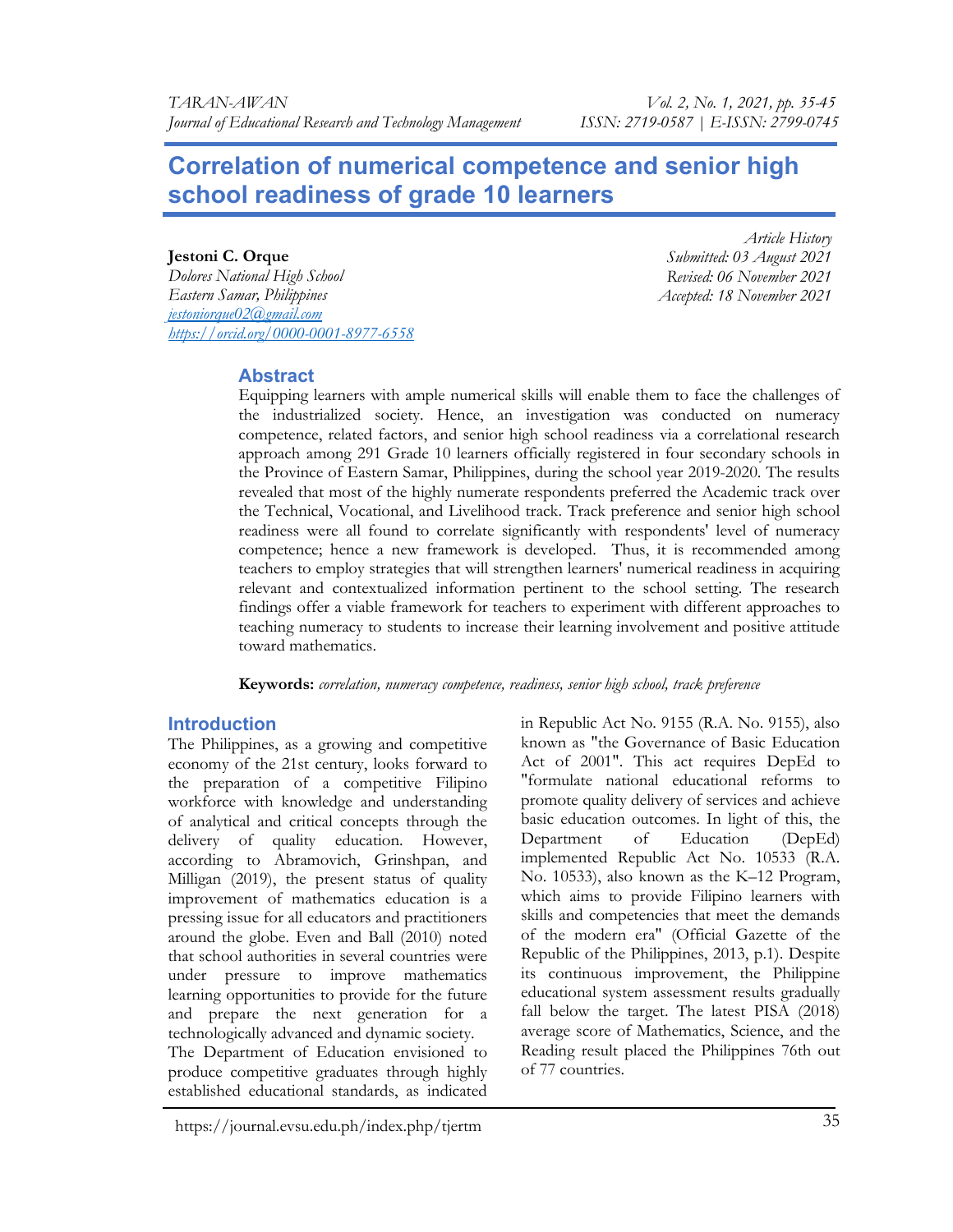Moreover, the country placed 77th out of 78 in countries' PISA (2018) Mathematics result. On the other hand, UNESCO (2015) reported that while National Achievement Test (NAT) and the Mean Percentage Scores (MPS) increased over the years, they remain below the 75% goal of the Philippine Educational Standard. Apart from that, Filipino learners rarely top international assessment. Evidently, in the 2008 Trends in International Mathematics and Science Study (TIMSS), Filipino learners got the 10th rank among ten countries in Advanced Mathematics (Castillo, 2012). While, in the 2003 TIMSS, the Philippines ranked 23rd out of 25 participating countries.

Most of the learners with difficulties in Mathematics fail to achieve the acceptable learners' numeracy competence (Bryant et al., 2008). As Maier (2003) predicted, many welleducated adults have the cognitive ability but lack the confidence to handle higher math, which was attributed to their poor numeracy competence. Hence, research conducted locally and internationally recommends using high-quality numeracy instruction to the learners to ensure mastery of these foundational skills such as analytical ability at an early age (Littlemore & Low, 2006). Interestingly, Dray et al. (2010) revealed that there is "still much needs to be done to sustain new learning so that students continue to develop the necessary number skills required for safe nursing practice" (p.94). This resulted in imposing numeracy competence as a prerequisite competency in 21st-century Mathematics learning to ensure well-founded learners in terms of numeracy competence, exhibiting analytical and critical ways to approach a problem with sound reasoning and creativity. This moved the researcher to examine carefully various constructs relevant in developing learners to become numeracy competent– geared with the power of computing to discover, innovate and solve problems in terms of academics or even in dealing with different scenarios in a real-life setting.

Hence, this study determined the track preference, level of numeracy competence, learners-related factors, and senior high school readiness among grade 10 students of selected secondary schools in Eastern Samar. Furthermore, it aimed to identify the relationship among the stated variables.

# Objectives of the study

This research correlated the numeracy competence and senior high school readiness among Grade 10 learners of selected secondary schools in the four secondary schools in the province of Eastern Samar during the school year 2019-2020. Specifically, it sought answers to the following objectives:

- 1. Determine the respondents' preferred track in selected secondary schools in the schools' division of Eastern Samar;
- 2. Examine the level of numeracy competence of the respondents who preferred the following track;
	- 2.1 Academic; and
	- 2.2 Technical, Vocational and Livelihood;
- 3. Assess the extent of Senior High School readiness of the respondents in terms of
	- 3.1 Academic Readiness;
	- 3.2 Emotional Readiness; and
	- 3.3 Social Skills/Readiness;
- 4. Determine the relationship between the respondents' level of numeracy competence and their preferred track;
- 5. Determine if there is a significant difference between the respondents' numeracy competencies who preferred Academic and Technical, Vocational and Livelihood (TVL) tracks; and
- 6. Determine the relationship between the respondents' level of numeracy competence and their extent of Senior High School readiness in terms of;
	- 6.1 Academic Readiness;
	- 6.2 Emotional Readiness; and
	- 6.3 Social Skills/Readiness.

# Conceptual framework of the study

The reviewed literature has shown the areas of a student's life that affect his plans, decisions, and career choice: numeracy competence and level of readiness. The present study attempted to examine how these variables work with each other.

The researcher examined the learners' extent of readiness to partake in senior high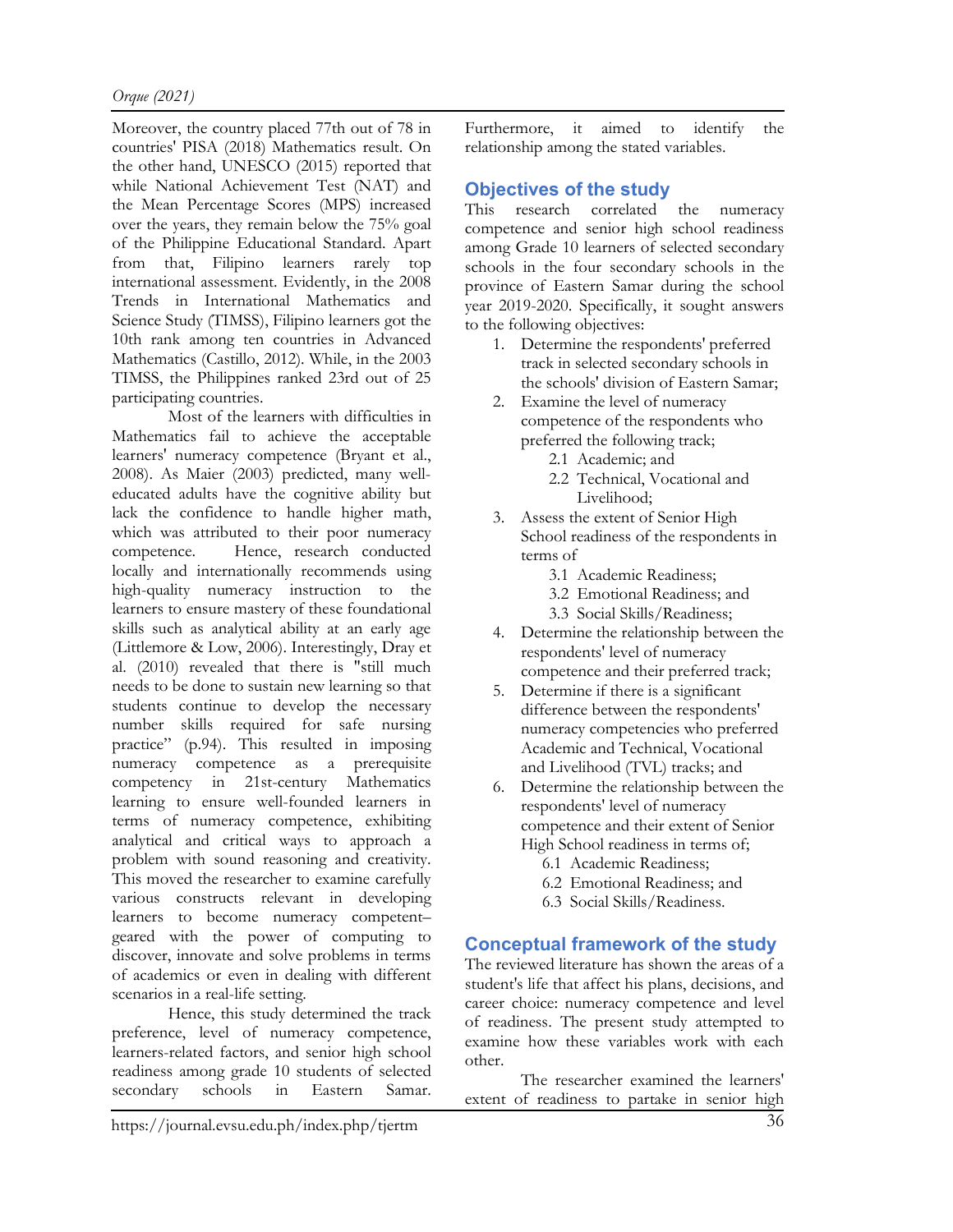#### Orque (2021)

school education in terms of academic readiness, emotional readiness, and acquired social skills. The first box represented the predictive variable, specifically the extent of learners' readiness to partake in senior high school in terms of; (1) academic readiness, (2) emotional readiness, and (3) social readiness. The second box represented the criterion variable, which includes numeracy competence among grade 11 learners as per the study results in four preferred secondary schools in the first and second districts in the municipality of Dolores, province of Eastern Samar.

 Moreover, the researcher directed this study in establishing a relationship between learners' numeracy competence and level of senior high school readiness and related factors, respectively, since most literature proposed that these demographics are related to the numeracy competence and readiness of the learners.



Figure 1. Conceptual paradigm of the study

# Methodology Research design

This correlational study determined the factors associated with the numeracy competence among Grade 10 learners in the four selected secondary schools at the first and second districts of the Municipality of Dolores, namely, Dolores National High School (DNHS), Dapdap National Technical Vocational High School (DNTVHS), Hinolaso National High School (HNHS) and Hilabaan National High

School (HNHS), during the school year 2019- 2020 using adopted research instruments.

 Furthermore, this research method aims to show if there is a significant relationship between and among the variables (Best & Khan, 2013). Moreover, this study determined how track preferences and senior high school readiness influence the numeracy competence of Grade 10 learners in selected four secondary schools in the schools' division of Eastern Samar.

### Respondents of the study and sampling method

With the total population of 1163 Grade ten learners, the sample size of 291 was determined based on the Krejcie and Morgan Table. The sample size of Dolores National High School is 187 or 64%; followed by Dapdap National Technical Vocational High School with a sample size of 37 or 13%, while Hilabaan National High School is 35 or 12% and Hinolaso National High School has 32 or 11% sample size as distributed equally using the Kreijcie and Morgan approach in determining sample.

 This study involved randomly selected Grade 10 learners who are (1) currently registered during the school year 2019-2020, and (2) has plans to enroll in the Senior High School Program for Grade 11 and 12 after completing Junior High School education, which is the proposed inclusive period of the study.

# Research instrument

The researcher used two sets of instruments; (1) Participants' track preference, readiness to partake in Senior High School, and assessment of related factors, and (2) an adopted 12-item numeracy tool.

 The first part of the first instrument is a checklist requiring the participants to provide their socio-demographic characteristics regarding age, gender, average family income, preferred track, and location. The second part collected participants' senior high school readiness using a 15-item checklist-based questionnaire grouped into academic (1-5), emotional (6-10), and social (11-15) skills readiness to be responded using a 5-point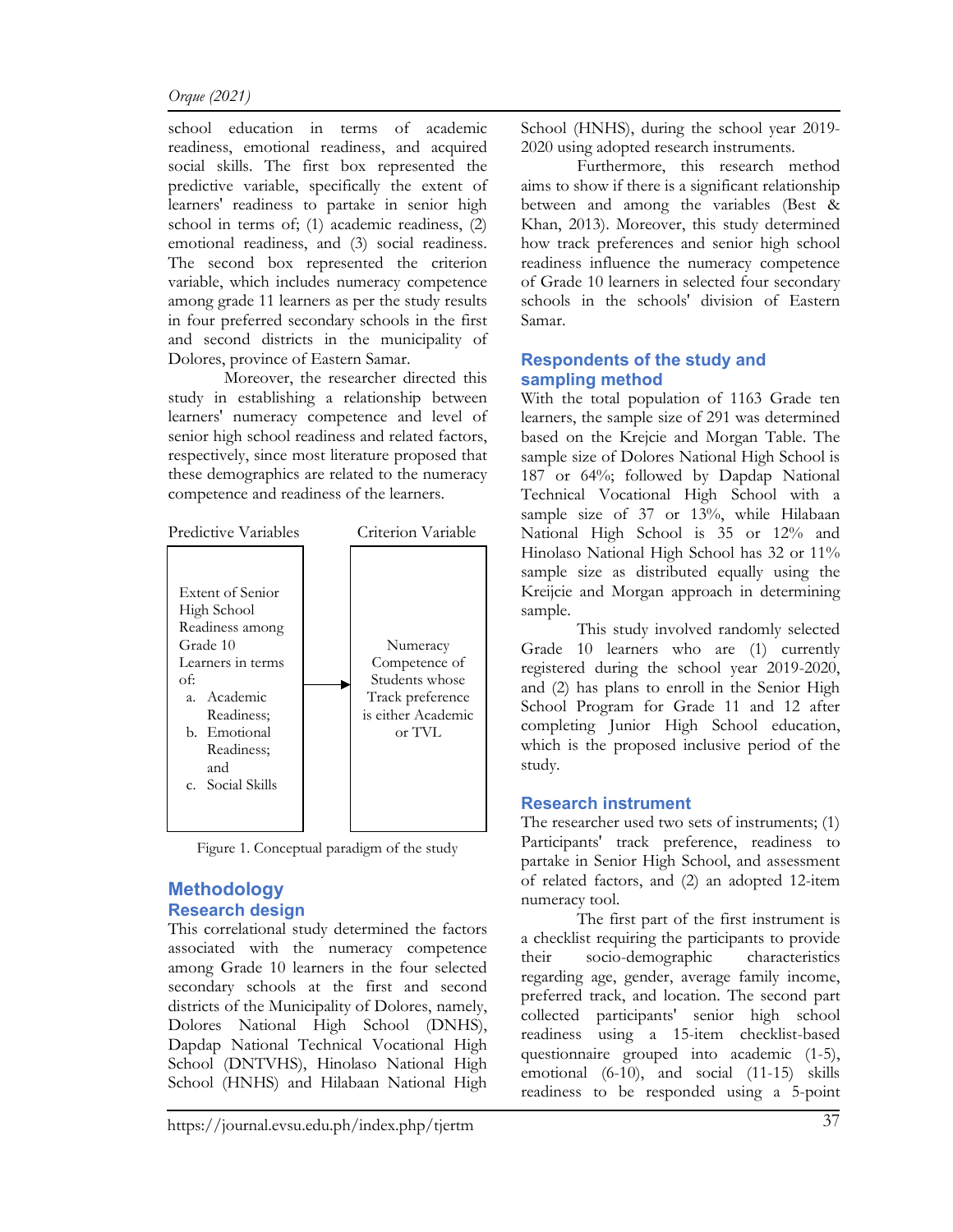Likert scale, which was adopted from Cuy and Salinas (2019). The third part required learners to assess the related factors' impact on their numeracy competence regarding the parent, home, learner, and teacher factors rated using a 5 – point Likert scale, an adopted instrument from Villalon (2019). The second instrument is an adopted 12-item numeracy tool from the Department of Education regional office, made and validated via regional memorandum 279, series of 2019. The instrument aimed to measure learners' competencies on the four fundamental operations in mathematics (addition, subtraction, division, and multiplication). It was solely designed to determine the mastery level of the learners on the four fundamental operations, 1 minute per item. These materials have undergone content validation among teachers in a non-participating school for language use and the instrument's structure. Furthermore, a total Cronbach alpha value of 0.74 was computed, signifying that the whole research instrument is valid.

# Data gathering procedure

The data gathering was conducted in two ways: survey questionnaires to the learners and administering the numeracy test to the four selected secondary schools. The data gathering proceeded after the compliance of all the requisite permission from concerned government agencies. Initially, the researcher sought permission to conduct the study from the Dean of the Graduate Studies of Eastern Samar State University, Borongan City, through a letter of request. Another letter addressed to the Schools Division Superintendent of the Schools Division of Eastern Samar, Department of Education (DepEd), Region VIII, was secured when the said approval was given. Upon the acceptance of the approval by the Schools Division Superintendent of the Schools Division of Eastern Samar, several letters addressed to the Secondary School Principals of the three selected schools were sent for their approval of the study. Only upon their consent was the survey conducted among the 291 participants.

# Data analysis

The data were tabulated, organized, analyzed, and interpreted using descriptive tools such as frequency count, percentage, and median to determine the respondents' preferred track, numerical, and perceived senior high school readiness. Furthermore, the correlational statistical tools, namely, Spearman's Rank Correlation, Mann-Whitney U-test, and Pearson Product Moment of Correlation, were used to establish relationships and significant differences on the variables at 0.05 alpha level.

# Ethical considerations

For ethical consideration, the confidentiality of the research outputs was placed in anonymity, and that the respondents were informed on the purpose of the data gathering. The giving of rewards was employed to avoid instances where learners will withdraw from the research and that no force was made to compel them to participate.

### Results and discussion Respondents' preferred track in selected secondary schools in the schools division of Eastern Samar

Table 1. Respondents' preferred track in selected secondary schools in the schools' division of Eastern Samar

| $\Box$ aseChii wannan                    |           |         |
|------------------------------------------|-----------|---------|
| <b>Preferred Track</b>                   | Frequency | Percent |
| Academic                                 | 202       | 69.4    |
| Technical, Vocational, and<br>Livelihood | 89        | 30.6    |
| Total                                    | 291       | 100     |

Table 1 presents the Grade 10 learners' track preference in selected secondary schools in the schools division of Eastern Samar. Out of the 291 respondents, 202 (69.4%) preferred academic tracks, while 89 (30.6%) chose Technical, Vocational, and Livelihood tracks. The result indicates that most of the respondents plan to register on strands under academic track such as that of Science, Technology Engineering and Mathematics (STEM), Humanities and Social Science<br>(HUMSS), Accountancy and Business Accountancy and Business Management (ABM), and the General Academic (G.A.) in the nearest secondary school offering senior high school program.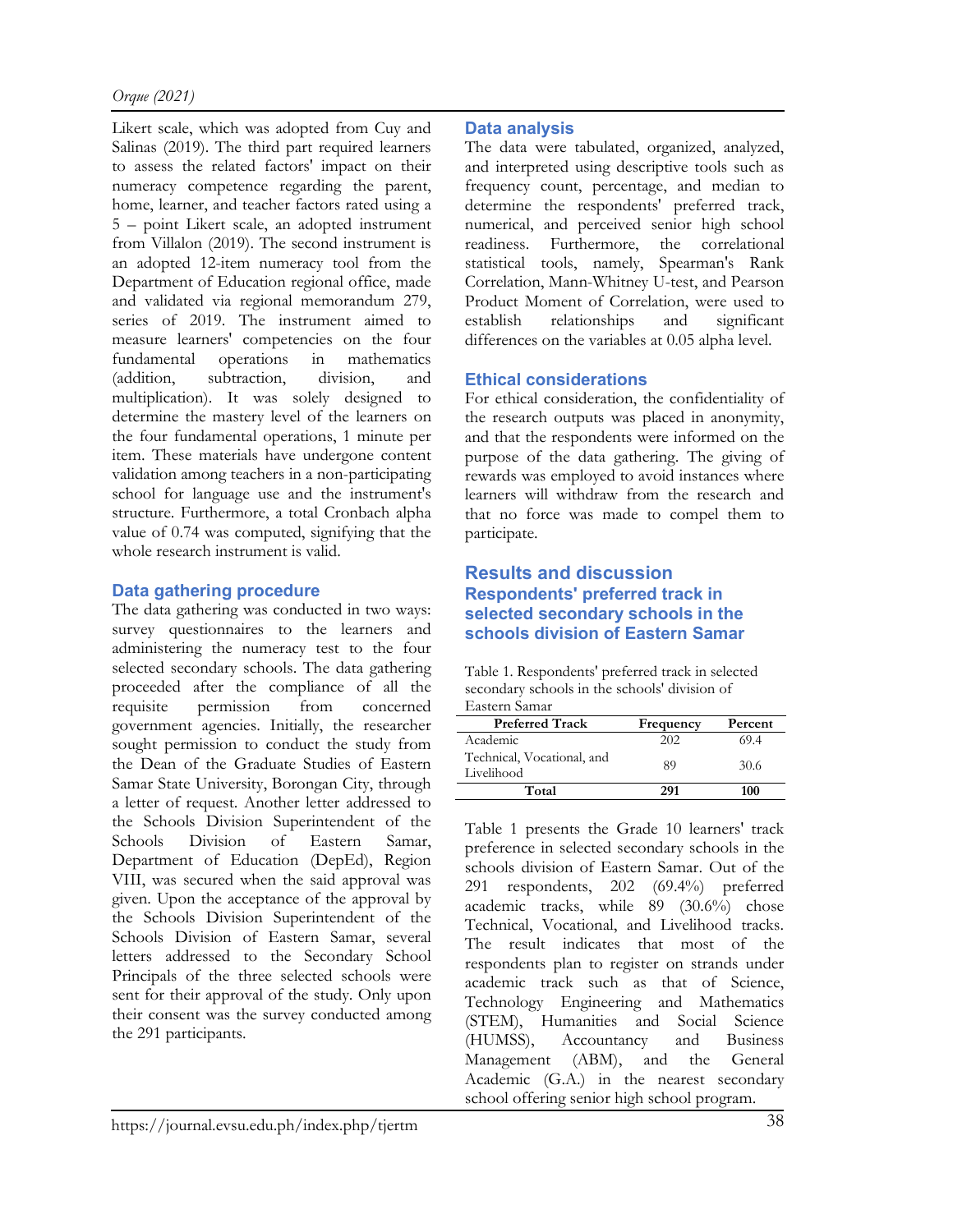

Figure 2. Level of numeracy competence of the respondents who preferred Academic,

The result is related to the findings on the meta-analysis conducted by Orale et al. (2016) on the status of K-12 Education in the Philippines, USA, and Japan which revealed that about six in every ten learners preferred the academic track, about four chosen TVL and very few went to Sports, Arts and Design track. A similar trend was observed from the 2016 enrolment report of the Department of Education of about 60.6% enrolled in the academic track and is slightly higher from the predicted senior high school academic track enrolment rate (49%) in the study of Lagajino et al. (2015) among incoming Grade 10 learners in the Adventist University of the Philippines.

The findings imply that the incoming Grade 10 student manifests the nature of career-oriented individuals who look forward to acquiring baccalaureate degrees from higher education after completing basic education, termed as diploma seekers (Kemboi et al., 2016; & Okabe, 2013). Considering that the research sites are located in some agricultural land in the province, it is quite surprising that the respondents preferred Academic over TVL tracks. This can be rooted in the limited resources available and is currently needed in some of the strands under TVL track (e.g., Home Economics) offered in the country, as mentioned by Uy and Martinez (2019) in their articles about problems on SHS track offerings in the country, such as that of resources and lack of highly qualified teachers with ample experience in the industry. Similarly, Orale and Sarmiento (2016) noted that some academic or TVL strands are not readily accessible in the

town or barangay (village), necessitating travel to other towns or villages to achieve them. Hence, the teachers and school administrators should guide and help their learners choose the right and appropriate track.

#### Level of numeracy competence of the respondents who preferred Academic, or Technical, Vocational, and Livelihood tracks

Figure 2 shows a comparison of respondents' level of numeracy competence, specifically those who preferred either Academic or Technical, Vocational and Livelihood tracks. The analysis was made using simple frequency counts, and raw scores were categorized into the five levels of numeracy competency: Basic, Low, Moderate, Good, and High.

It can be gleaned from the figure that 140 respondents preferred the Academic track, and 42 respondents who chose the Technical, Vocational and Livelihood (TVL) track who showed a "High" level of numeracy competence. While, there are only six (6) respondents who showed a "Basic" level of numeracy competence, which is half the number of respondents who preferred the Academic track. Generally, the result shows that the majority of the respondents who preferred the Academic track performed better than those who preferred the Technical, Vocational, and Livelihood (TVL) track.

This result opposes several research studies, including Said et al. (2017), who revealed that most high achievers in secondary schools are at level 1. Only 0.96% are at a high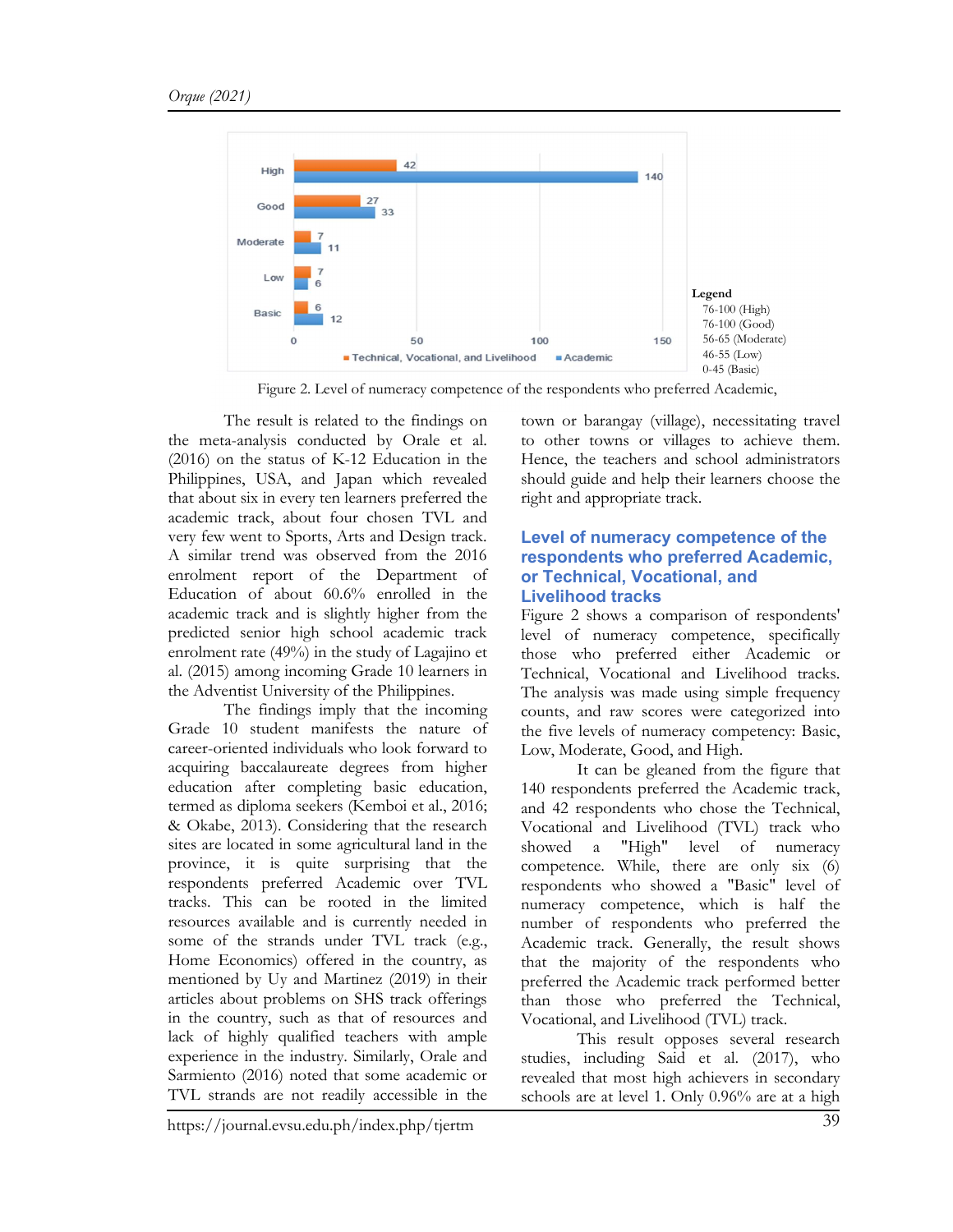level of numeracy competence. Athanasou (2012) mentioned that there are about 64% of Australians who were below minimal competence, including numeracy, Miranda (2016) who discovered that some Grade 10 learners have an insufficient level of mathematical language and problem-solving performance, Asiahwati (2015) who showed that the minimum percentage of score in the numeracy test was 17% with a standard deviation of 12.80 and majority of the learners belong to the basic level based on five levels of numeracy. Cruz and Lapinid (2014) demonstrated that 40% of their survey participants could not translate worded problems satisfactorily. On the lighter side, the result is related to the findings of Maier (2003), who mentioned that grown-up learners have high confidence in math, which is helpful in a range of computational and conceptual skills involving real-life problems. The result implies that the incoming Grade 11 learners have already acquired great numeracy competence, which is entirely connected to the track preferences of the respondents.

# Extent of senior high school readiness

As indicated in Table 2, respondents' readiness to pursue senior high school education is high/very satisfactory in all three dimensions: academic, emotional, and social skills (overall median  $= 4$ ). The respondents strongly agreed that they had a clear idea of what they wanted to do with their preferred senior high school track, were quick in getting things done, and organized things independently. However, the respondents perceived average self-motivation to partake in Senior High School programs. This shows that the respondents were aware of senior high school secondary education difficulties, requiring guidance before enrolling in a more advanced secondary level of education.

Kobrin et al. (2012, p.9) argued that "high school education frequently falls short of adequately prepared learners for higher-level courses, which are typically faster-paced and necessitate individuals to develop higher-level operations." Learners must consider that educational climates are becoming more academically, physically, emotionally,

psychologically, and mentally demanding on learners as junior high school graduates progress toward a culture of accelerated learning. As a result, learners in the twenty-first century should expect a more complex educational system designed to develop problem-solving skills and critical thinking needed to thrive in an accelerated secondary academic setting and prepare for college and careers. In the light of these findings, learners must possess the right attitude to be wellprepared and thrive in college. This finding also suggests that the school must develop a mass information drive about senior high schools' programs, activities, expectations and check learners' readiness (academic, social skills, and emotional aspects) before exposing them to the actual program. The learners must imbibe within themselves the importance of being on the right track aligned to their abilities, learning needs, and opportunities for learning growth.

Table 2. Extent of Senior High School readiness

| <b>Indicators of Senior</b><br>high school readiness | Overall<br>median | Interpretation |
|------------------------------------------------------|-------------------|----------------|
| Academic Readiness                                   |                   | High           |
| <b>Emotional Readiness</b>                           |                   | High           |
| Social Skills Readiness                              |                   | High           |

# Relationship between the respondents' level of numeracy competence and their preferred track

The learners' numeracy competency was investigated as to its relationship to their senior high school track preference using Spearman Rho correlation. Table 3 indicates a high positive correlation between learners' numeracy competence and preferred track (rho = .832). Moreover, since the p-value is smaller than the significance level, there is ample evidence to reject the null hypothesis and declare a significant relationship between the two variables.

This is consistent with the findings of Sison et al. (2017), who found that learners preferred academic tracks because they provide learners with ample understanding and capacity to solve complex problems, examine information, and make sense of existing facts to develop solutions for the improvement of man's way of life. The results of the assessment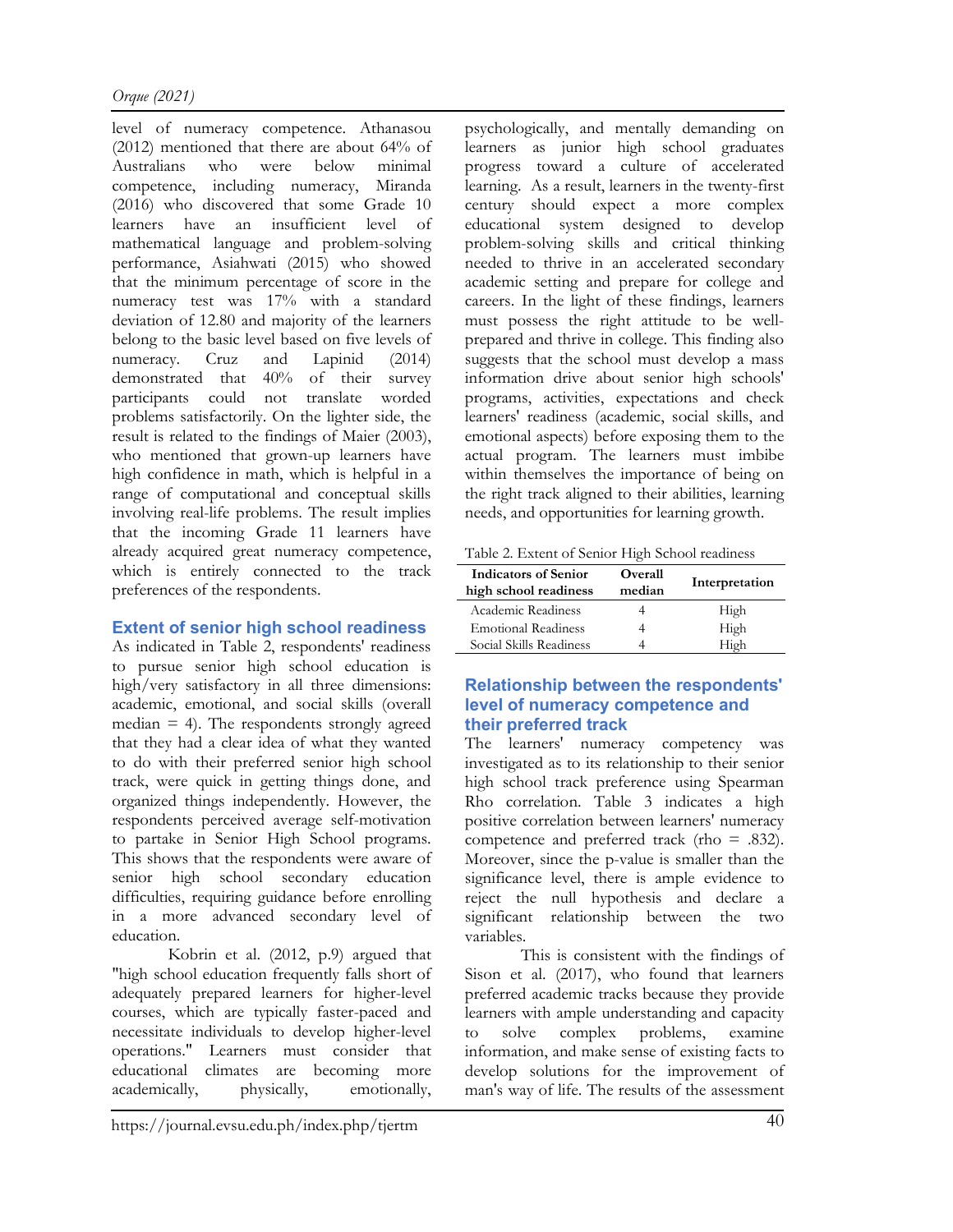of learners' numeracy competence are alarming. Teachers in Senior High School must find new ways to engage learners in the teaching and learning process by employing unique instructional strategies and revisiting the curriculum plan for better instructional purposes. These imply that learners should try harder to grasp math concepts and be encouraged to do well on classroom or national assessment exams.

Table 3. Test on the relationship between the respondents' level of numeracy competence and their preferred track

| Predi<br>ctive<br>Varia<br>ble | Criter<br>ion<br>Varia<br>ble  | r<br>h<br>$\bf{o}$        | Correla<br>tional<br>Interpr<br>etation | $_{\rm p}$<br>val<br>ue | Deci<br>sion     | Interpr<br>etation |
|--------------------------------|--------------------------------|---------------------------|-----------------------------------------|-------------------------|------------------|--------------------|
| Prefe<br>rred<br>track         | Nume<br>racy<br>comp<br>etence | .8<br>3<br>$\mathfrak{D}$ | High                                    | .00<br>0                | Reje<br>$ct H_0$ | Signific<br>ant    |

#### Mann-Whitney U-test on the difference between the respondent's level of numeracy competence

The learners' numeracy competencies were compared to their preferred track using the non-parametric Mann-Whitney U-test as depicted in Table 4. The table shows that the numeracy mean rank of the academic-preferred learners (mean rank  $= 157.88$ ) is greater than the learners who preferred the TVL track (mean rank = 119.03). The computed Z-value of -14.163 is associated with the level of numeracy effect size on learners' preferred track by dividing the Z-value by the square root of the total number of respondents, which provides - .8302 defined as a large effect. Moreover, since the computed p-value is lesser than the level of significance set at 0.05, the researcher finds just evidence to reject the null hypothesis and declared that there is a significant difference in the numeracy competence levels of the respondents when grouped according to senior high school track preference. The result is related to the Mamolo (2019, p.5) study, which revealed that "the academic track learners have significantly different competency than the TVL track."

This finding implies that learners must be numerate before enrolling in Senior High School since that ability is widely required in most areas and disciplines of the said secondary program. Moreover, educators need to identify learners who are at risk academically and provide appropriate instructional strategies to meet the learners' needs. Mastery of fundamental facts, mental computation, and

Table 4. Mann-Whitney U-test on the difference between the respondents' level of numeracy competence with respect to their preferred track

| Criteri<br>on<br>Variab<br>le | Predict<br>ive<br>Variabl<br>e | Mea<br>n<br>Ran<br>k | p-<br>val<br>ue | Decisi<br>on    | Interpreta<br>tion |
|-------------------------------|--------------------------------|----------------------|-----------------|-----------------|--------------------|
| Level<br>of<br>numer<br>acy   | Acade<br>mic.                  | 146.<br>77           | .000            | Reject<br>$H_0$ | Significant        |

some attention to hand techniques will continue to be required among learners to improve in that area of concern.

### Relationship between the respondents' level of numeracy competence and their extent of Senior High School readiness

The learners' numeracy relatedness to their senior high school readiness in terms of academic readiness, emotional readiness, and social skills readiness were analyzed using the Pearson r correlation. Table 5 shows a negligible, positive correlation between learners' level of numeracy competence and academic readiness, which was statistically significant  $(r =$ .166,  $p = .003$ ). A similar condition occurs on the second predictive variable – emotional readiness ( $r = .096$ ,  $p = .049$ ). These findings imply that learners' academic and emotional readiness does not necessarily lead to a successful Senior High School life. Also, teachers must avoid harmful stereotyping of learners that usually hamper learners learning and development.

Similarly, social skill readiness and level of numeracy competence were correlated, and the data revealed a weak association of the two variables, which is statistically significant ( $r =$ .233, p = .002). Similarly, Conley et al. (2014) and Cuy and Salinas (2019) found a similar result trend. This implies that if a student has high self-esteem, there is a possibility that he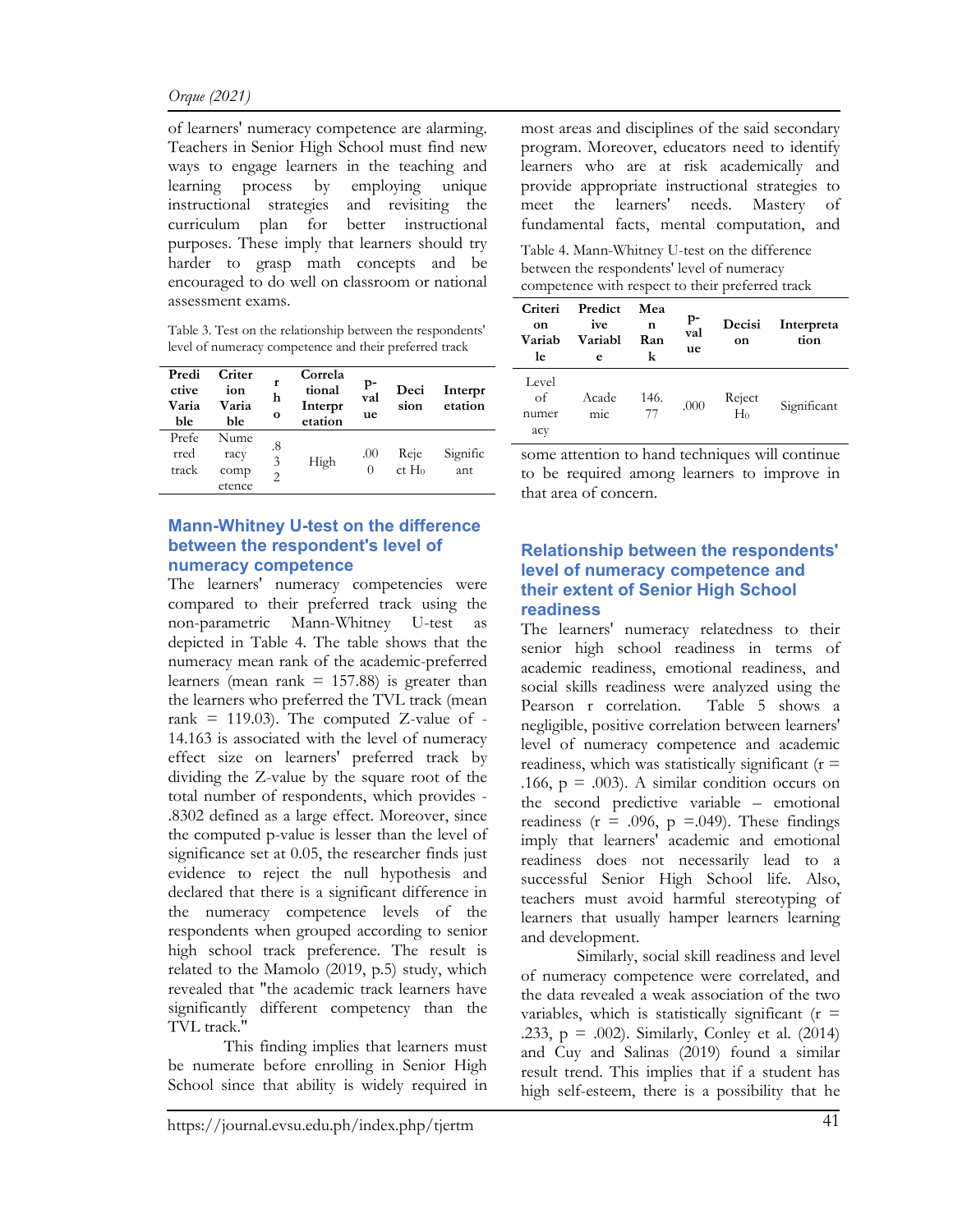can be successful in pursuing senior high school education.

In summary, findings of this study lend support for the hypothesis that numeracy competence has a direct association with some factors, in this case, learners and teacher factors, and the extent of senior high school readiness of academic, emotional, and social skills aspects among Grade 10 learners in the first and second districts in the municipality of Dolores, Eastern Samar. The significant difference in the numerical competence derived in the present study findings supports DepEd and a separate grading system for academic, technical, vocational, and livelihood tracks. Also, this is a simple reminder that teachers must provide differentiated instructions to learners enrolled in these tracks as a significant difference/relationship occurs between them.

Table 5. Test on the relationship between the respondents' level of numeracy competence and Senior High School readiness

| Crite                     | ◠<br>Predicti                    |      | Correl                      |                 |                           |                    |
|---------------------------|----------------------------------|------|-----------------------------|-----------------|---------------------------|--------------------|
| rion<br>Vari<br>able      | ve<br>Variabl<br>e               | r    | ation<br>Interpr<br>etation | p-<br>valu<br>e | deci<br>sion              | Interpr<br>etation |
| Level                     | Academi<br>c<br>Readines<br>S    | .166 | Small                       | .003            | Reje<br>ct H <sub>0</sub> | Signific<br>ant    |
| οf<br>Num<br>eracy<br>Com | Emotion<br>al<br>Readines<br>S   | .096 | Negligi<br>ble              | .049            | Reje<br>ct H <sub>0</sub> | Signific<br>ant    |
| peten<br>ce               | Social<br>Skill<br>Readines<br>S | .233 | Small                       | .002            | Reje<br>ct H <sub>0</sub> | Signific<br>ant    |

# Conclusion and recommendations

Based on the findings derived, most of the junior high school completer-respondents in the four secondary schools are highly numerate and prefer the academic track over Technical Vocational and Livelihood track. They perceived themselves to have high levels of academic, emotional, and social skill readiness. An in-depth analysis revealed a statistically significant relationship between learners' level of numeracy competence and preferred senior high school track. At the same time, a substantial difference in the level of numeracy competence was observed between those respondents who preferred academic or TVL tracks. Finally, all the three aspects of senior high school readiness, namely academic, emotional and social-skill readiness, were significantly related to learners' numeracy competence. The overall result suggests a positive connection between the learning environment and learners' positive and active participation in the lesson in any manner possible will improve performance in mathematics. These findings provide an avenue or basis for teachers to explore varied approaches in teaching numeracy among learners to increase their participation and show a positive attitude towards mathematics.

Hence, the following recommendations are offered. Since high school readiness was a good predictor of learners' level of numeracy competence, the teachers must develop instructional activities that strengthen learners' readiness to acquire new information relevant to the school setting. Hence, contextualization of the subject matter is highly valued recommended. Senior High School teachers must fully understand the condition of the learners so that s/he will be able to craft appropriate teaching and learning interventions that will improve numeracy competence and foster schooling among senior high school learners. Conduct similar research with a larger, more diverse sample to confirm the results of this study and improve the generalizations of the results.

# Declaration of conflict of interest

The author declares that there is no conflict of interest.

# Sources of funding

There are no sources of funding to report.

# **References**

- Abramovich, S., Grinshpan, A. Z., & Milligan, D. L. (2019). Teaching mathematics through concept motivation and action learning. Education Research International, 2019. https://doi.org/10.1155/2019/374540 6
- Asiahwati, A. (2015). Tahap numerasi dan strategi penyelesaian masalah dalam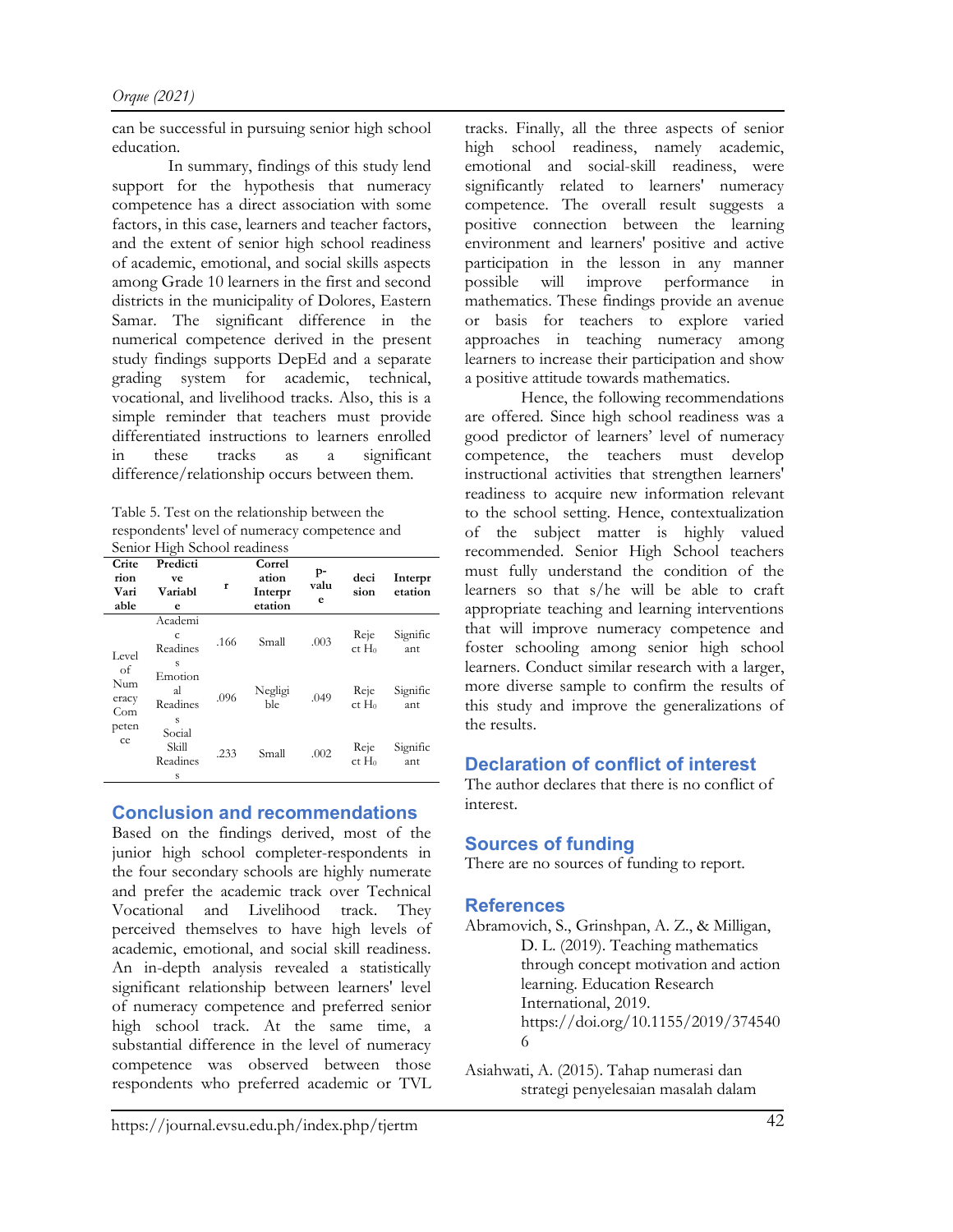bidang Nombor bagi pelajar lepasan menengah (Doctoral dissertation, Universiti Sains Malaysia). http://eprints.usm.my/29860/

Athanasou, J. A. (2012). Adult language, literacy, numeracy, and problemsolving skills in the workplace. Australian Journal of Adult Learning, 52(1), 173-182. https://search.informit.org/doi/abs/1 0.3316/aeipt.193950

Best, J.W. & Khan, J.V. (2013). Research in Education. 10th Edition. https://ww2.odu.edu/~jritz/attachme nts/reined.pdf

Bryant, D. P., Bryant, B. R., Gersten, R., Scammacca, N., & Chavez, M. M. (2008). Mathematics intervention for first-and second-grade learners with mathematics difficulties: The effects of tier 2 intervention delivered as booster lessons. Remedial and special education, 29(1), 20-32. https://journals.sagepub.com/doi/abs /10.1177/0741932507309712

Castillo, P.J. (2012) Improving Philippine education: Why K+ 12?.https://d1wqtxts1xzle7.cloudfront. net/60817731/Improving\_Philippine\_ Education\_-\_Why\_K\_1220191006- 18867 tqsp6f.pdf?1570416667=&responsecontentdisposition=inline%3B+filename%3DI mproving\_Philippine\_education\_Why\_

K\_12.pdf

Conley, D. T., & French, E. M. (2014). Student ownership of learning as a key component of college readiness. American Behavioral Scientist, 58(8), 1018-1034. https://journals.sagepub.com/doi/abs /10.1177/0002764213515232

Cruz, J. K. B. D., & Lapinid, M. R. C. (2016). Learners' difficulties in translating worded problems into mathematical symbols. In The DLSU Research Congress Proceeding.

https://www.dlsu.edu.ph/wpcontent/uploads/pdf/conferences/res earch-congressproceedings/2014/LLI/LLI-I-009- FT.pdf

Cuy, N.A. and Salinas, E.M. (2019) Aspiration and readiness of Filipino senior high school learners in pursuing college degree. Open Journal of Social Sciences, 7, 143-152. https://doi.org/10.4236/jss.2019.7501  $\mathcal{L}$ 

Dray, B., Perkins, A., Faller Fritsch, L., & Burke, L. (2010). Numeracy competence requirements for admission to undergraduate degree programmes: a case study of a programme to prepare pre‐registration nursing student candidates for a numeracy entrance test. Journal of Further and Higher Education, 34(1), 83-96. https://www.tandfonline.com/doi/abs /10.1080/03098770903477128

Even, M.A. & Ball, C.K. (2010). Alternative education sites and marginalized young people:'I wish there were more schools like this one. International Journal of Inclusive Education, 16(8), 843-862. https://www.tandfonline.com/doi/abs /10.1080/13603116.2010.529467

Kemboi, R. J. K., Kindiki, N., & Misigo, B. (2016). Relationship between personality types and career choices of undergraduate learners: A case of Moi University, Kenya. Journal of education and practice, 7(3), 102-112. https://eric.ed.gov/?id=EJ1089785

Kobrin, J.L., Patterson, B.F., Wiley, A., & Mattern, K.D. (2012) A standardsetting study to establish college success criteria to inform the sat college and career readiness benchmark College Board Research Report 2012-3, New York. https://eric.ed.gov/?id=ED562572

https://journal.evsu.edu.ph/index.php/tjertm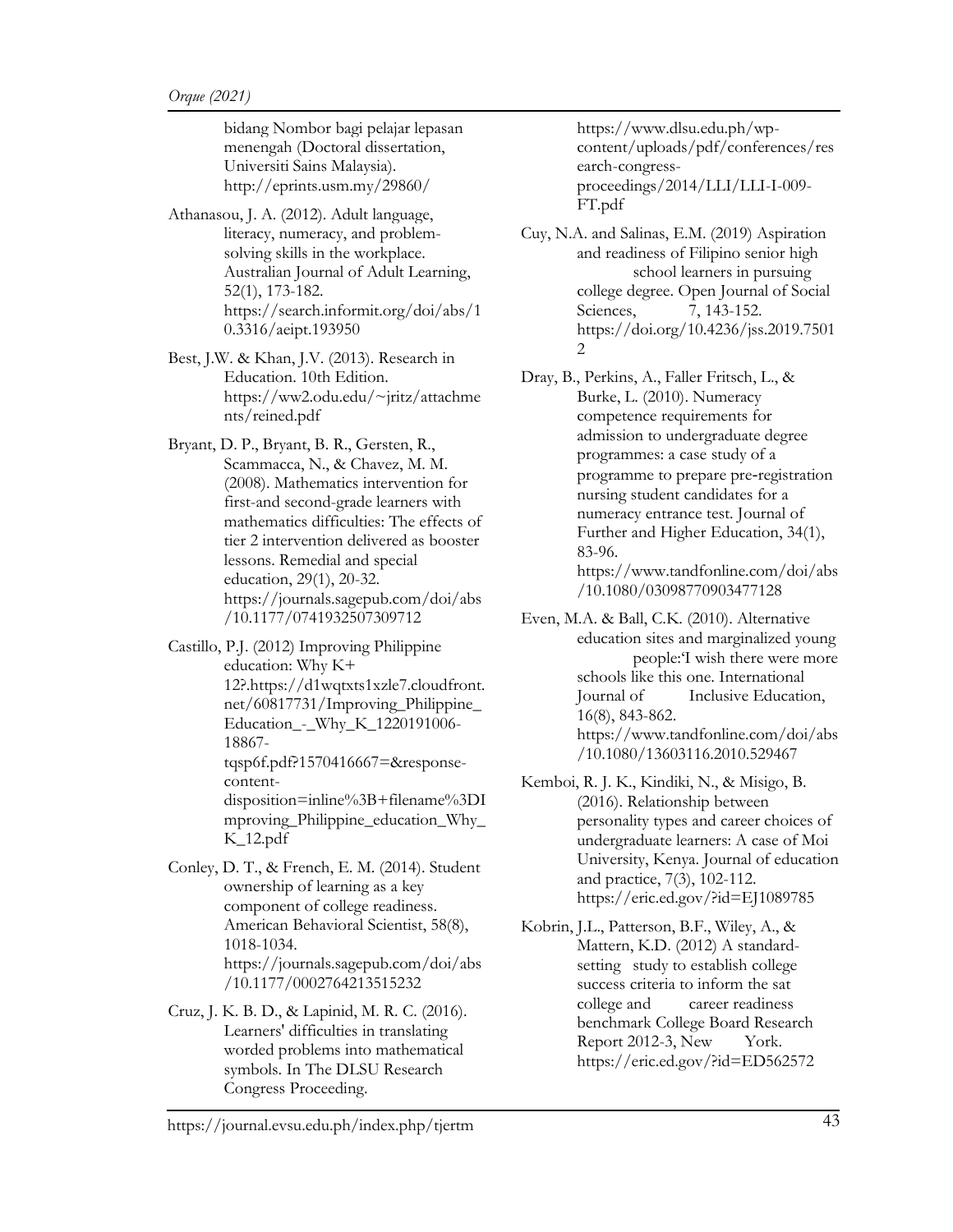- Lagajino, E. L. V., Ibanez, M. M., Guirguiz, J. M. C., Tuting, A., & Balila, J. S. (2016). Learners career choices: a guide for senior high school preparation. In Journal of International Scholars Conference-EDUCATION/SOCIAL SCIENCES (Vol. 1, No. 2, pp. 135- 140). https://jurnal.unai.edu/index.php/jisc edu/article/view/289
- Littlemore, J., & Low, G. (2006). Metaphoric competence, second language learning, and communicative language ability. Applied linguistics, 27(2), 268-294. https://academic.oup.com/applij/artic le-abstract/27/2/268/185548
- Maier, S. R. (2003). Numeracy in the Newsroom: A Case Study of Mathematical Competence and Confidence. Journalism & Mass Communication Quarterly, 80(4) https://journals.sagepub.com/doi/abs /10.1177/107769900308000411
- Mamolo, L.A. (2019). Analysis of senior high school learners' competency in general mathematics. Universal Journal of Educational Research 7. DOI: 10.13189/ujer.2019.0709
- Miranda, M. L., (2016). The relationship between early childhood blood lead levels and performance on end-ofgrade tests. Environmental Health Perspectives, 115(8), 1242-1247. https://ehp.niehs.nih.gov/doi/full/10. 1289/ehp.9994
- Official Gazette of the Republic of the Philippines (2013). Implementing rules and regulations of the enhanced basic education act of 2013. https://www.officialgazette.gov.ph/20 13/09/04/irr-republic-act-no-10533/
- Okabe, M., 2013. "Where does Philippine education go?: the "K to 12" program and reform of Philippine basic education," IDE Discussion Papers 425, Institute of Developing Economies, Japan External Trade

Organization(JETRO). https://tinyurl.com/3mz3pzn4

- Orale, D. H. & Sarmiento, R. L. (2016). Senior high school curriculum in the Philippines, USA, and Japan. Journal of Academic Research, 1(3), 12-23. https://tinyurl.com/OraleandSarmient o
- Programme for International Student Assessment (PISA, 2018). PISA 2018 results. https://www.oecd.org/pisa/publicatio ns/pisa-2018-results.htm
- Said, M. N. H. M., Sabidin, Z., Ismail, Z., & Tasir, Z., (2017). A case study to identify level of numeracy competency among high achievers. Advanced Science Letters, 23(9), 8313-8315. https://www.ingentaconnect.com/con tentone/asp/asl/2017/00000023/0000 0009/art00057
- Sison, M., Galvez, R., & Coronel, J. M. D. (2017). Assessing the learning styles of senior high school learners of La Consolacion University Philippines: Implications in the teaching-learning process. International Journal of Education and Research, 5(12), 45-52. http://www.ijern.com/journal/2017/ December-2017/04.pdf
- Uy, A. & Martinez Jr. A (2019). Factors affecting senior high school track offerings in the Philippines. Development Asia. https://development.asia/insight/fact ors-affecting-senior-high-school-trackofferings-philippines
- Maier, S. R. (2003). Numeracy in the newsroom: A case study of mathematical competence and confidence. Journalism & Mass Communication Quarterly, 80(4), 921- 936. https://www.researchgate.net/profile/ Scott-Maier/publication/254120571\_Numer acy\_in\_the\_Newsroom\_A\_Case\_Study \_of\_Mathematical\_Competence\_and\_

https://journal.evsu.edu.ph/index.php/tjertm